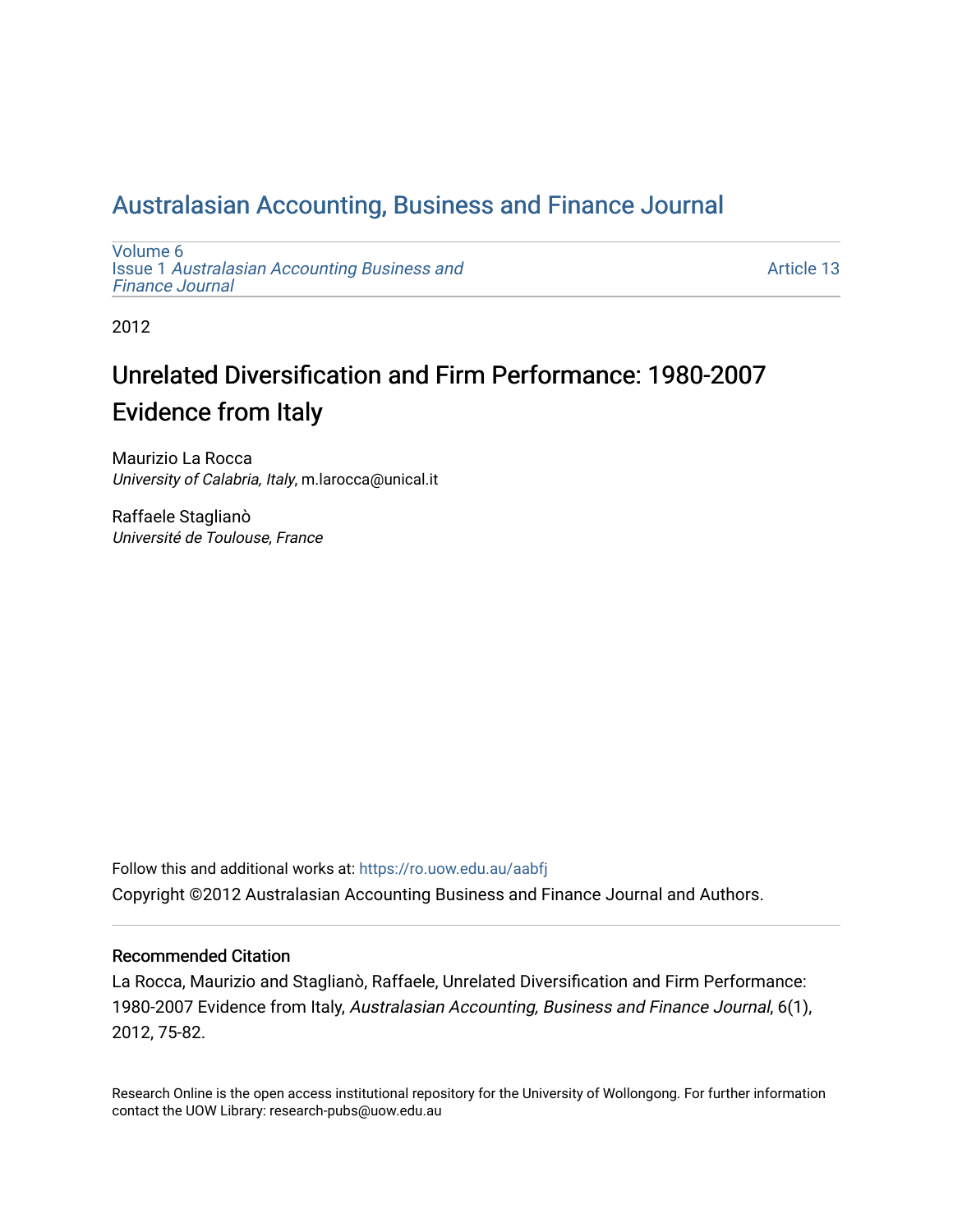# Unrelated Diversification and Firm Performance: 1980-2007 Evidence from Italy

#### Abstract

The goal of this article is to examine the relationship between unrelated diversification and performance. Results indicate that diversified firms, investing in activities far from the core business, have high performance. Unrelated diversification positively affects firms' performance. In addition, the estimation methods applied are fundamental in order to verify if there are endogeneity problems in the diversification decision and evaluate the effective role of diversification on performance.

### Keywords

Corporate diversification, unrelatedness, performance.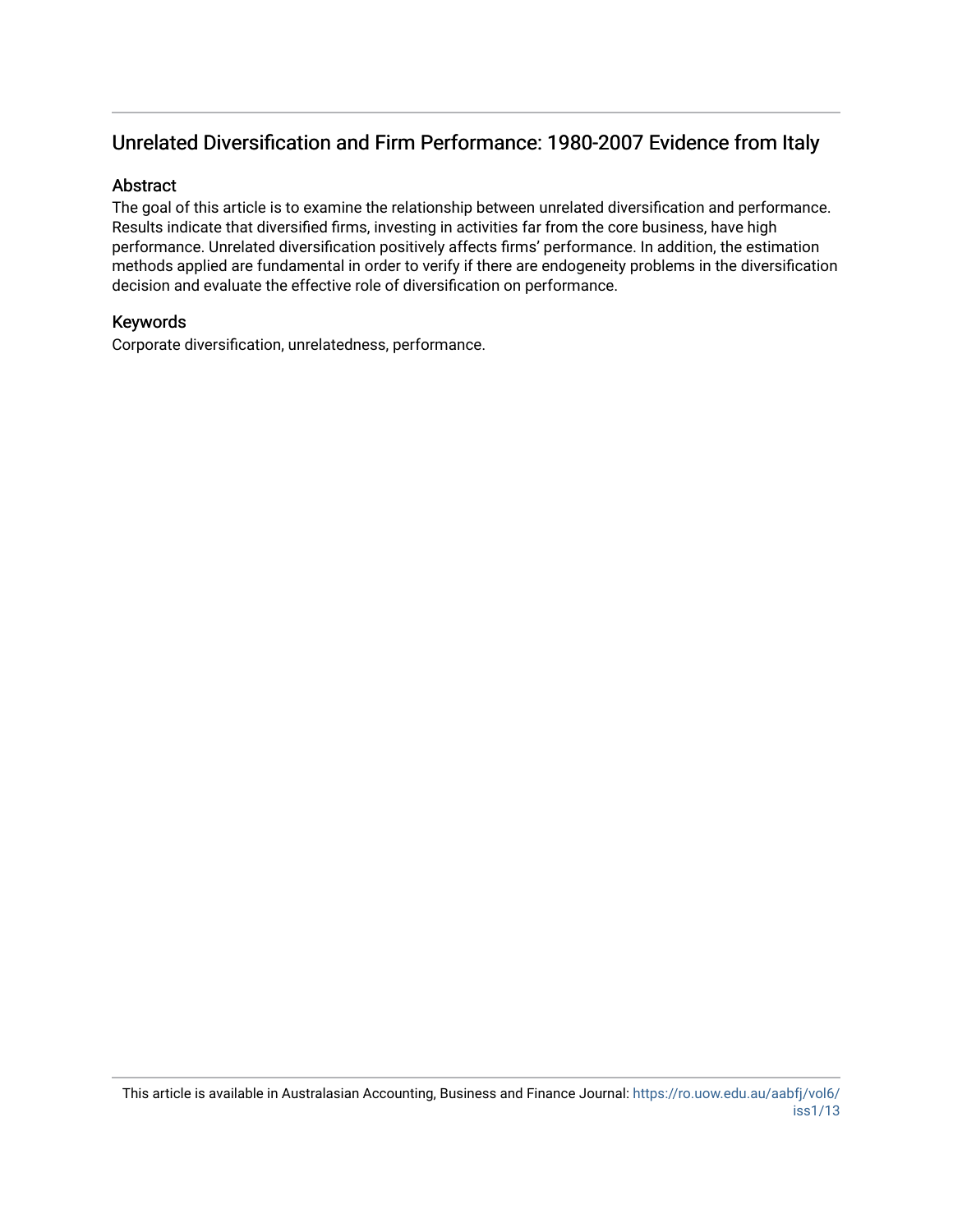

# **Unrelated Diversification and Firm Performance: 1980-2007 Evidence from Italy**

**Maurizio La Rocca1, Raffaele Staglianò2**

**Abstract** 

The goal of this article is to examine the relationship between unrelated diversification and performance. Results indicate that diversified firms, investing in activities far from the core business, have high performance. Unrelated diversification positively affects firms' performance. In addition, the estimation methods applied are fundamental in order to verify if there are endogeneity problems in the diversification decision and evaluate the effective role of diversification on performance.

**Key words**: Corporate diversification, unrelatedness, performance.

**JEL classification**: G30, M20.

<sup>1</sup> <sup>1</sup> University of Calabria,

email: m.larocca@unical.it <sup>2</sup>

Université de Toulouse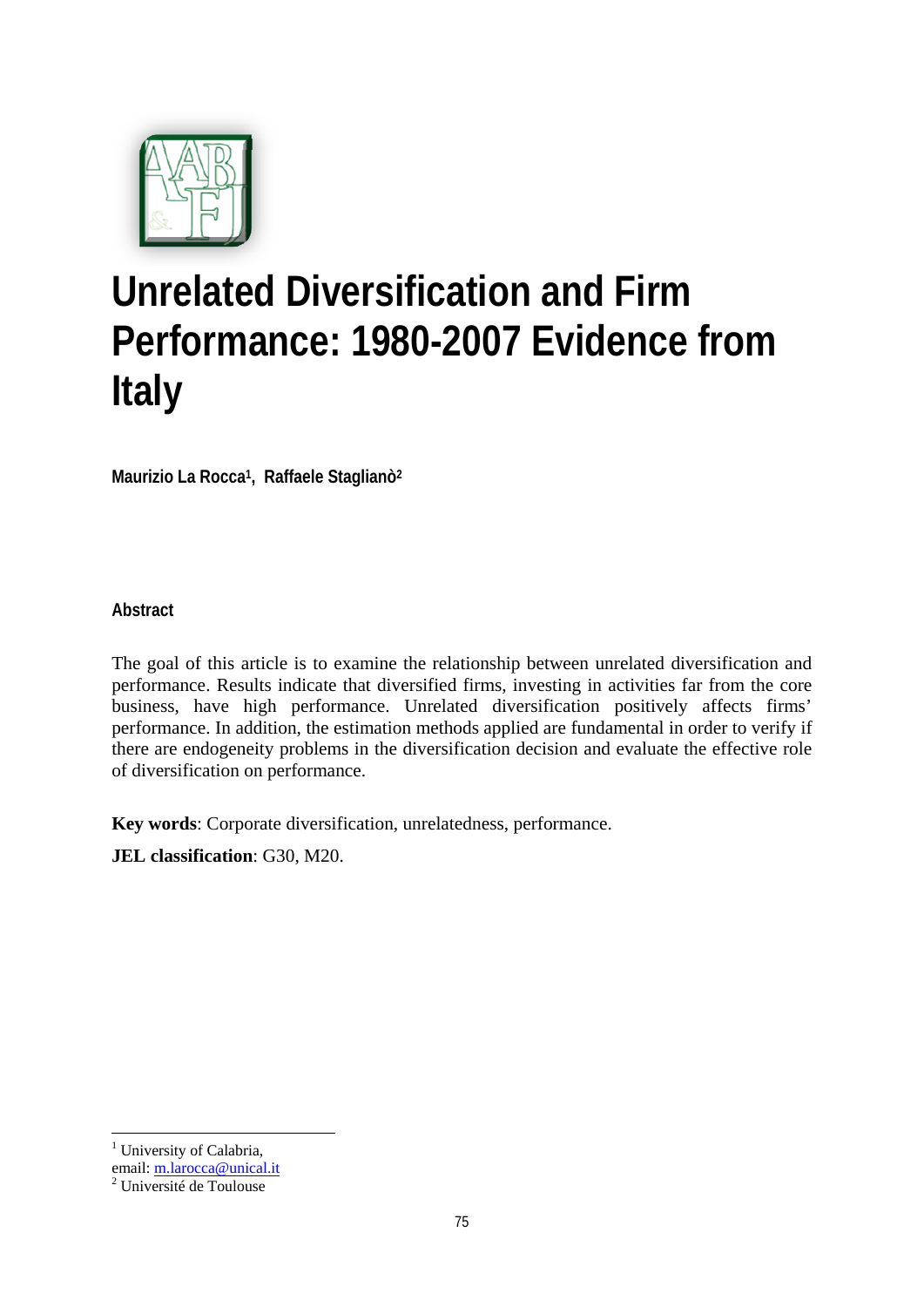# **1. Introduction**

This paper deals with the traditional but still controversial debate regarding the relationship between product diversification strategies and a firm's value. Till the end of the nineties the vast majority of Corporate Finance studies assumed a negative effect of diversification on performance, while the Strategic Management literature highlighted the contribution of diversification to value creation processes. In recent years a growing number of studies have shown a renewed interest among the scientific community in this area of research (Campa & Kedia 2002; Graham*,* Lemmon & Wolf 2002; Maksimovic & Phillips 2002; Singh, Nejadmalayeri & Mathur 2007; Villalonga 2004a; 2004b). Substantial empirical work confirms the existence of a relationship between corporate diversification and firm value, although there is no consensus on the negative or positive direction of this relationship (Martin & Sayrak 2003; Palich, Cardinal & Miller 2000; Villalonga 2003). Therefore, continued efforts to clarify the association between firm diversification and firm performance are useful.

Financial studies offer two competing theoretical perspectives providing theoretical motivations for diversification<sup>3</sup>: agency costs theory and efficient view of corporate diversification.

The first perspective, based on the search for private benefits explanations, considers diversification as a decision taken for opportunistic reasons (Jensen 1986; Jensen & Meckling 1976; Shleifer & Vishny 1989). According to the agency theory, diversification can somehow exacerbate opportunistic problems, resulting from the pursuit of managerial self-interest at the expense of stockholders (Fama & Jensen 1983). This explanation is consistent with a negative effect of diversification on firm performance. Many authors (Aggarwal & Samwick 2003; Berger & Ofek 1995; Denis, Denis & Sarin 1997; Lang & Stulz 1994) have shown that firm value decreases in diversification for this reason. In particular unrelated diversification might be consistent with agency theory, which could explain why diversified firms, especially conglomerates, make less profit and have a lower market value.

The second perspective concerns the benefits of corporate diversification. It is argued that the extent of corporate diversification is related to the level of information asymmetry between managers and outside investors (Hadlock, Ryngaer & Shawn 2001; Thomas 2002). From this perspective, according to Myers and Majluf (1984), problems of asymmetric information are often less severe for diversified firms than for focused firms. In addition, according to efficiency of the internal capital markets (Rajan, Servaes & Zingales 2000: Stein 1997), there should be a coinsurance effect derived from combining businesses whose cash flows are less than perfectly correlated, providing a tax benefit related to the fact that the tax liability of the diversified firm may be less than the cumulated tax liabilities of the different business units (Lewellen 1971). Specifically, unrelated diversification is associated with the financial synergies hypothesis, which states that firms diversify to benefit from the economies of an internal capital market and an internal labour market, to obtain tax benefits, and to reduce business risk (coinsurance argument).

These are two competing arguments that, although both based on managerial discretion, consider diversification decisions, in particular the one based on unrelated businesses, differently as an output of opportunistic behaviours, or as a means for fostering firms' efficiency. According to prominent literature, the effect of diversification on performance is expected to be particularly relevant when taking into consideration firms that

<sup>&</sup>lt;u>.</u> 3 Research work explaining why firms diversify, in management, financial and economic literature, is synthesised by Montgomery (1994).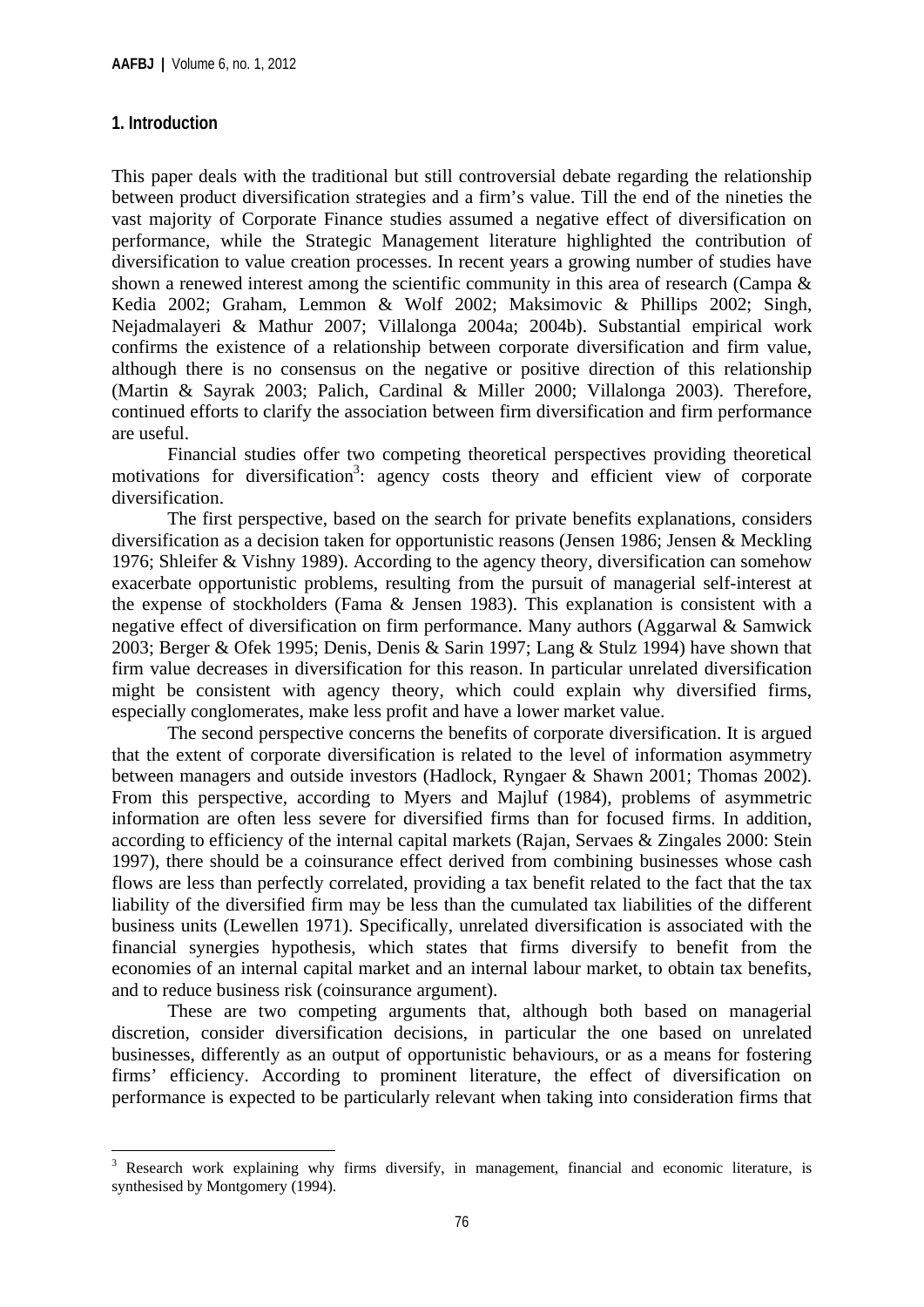diversify into business segments dissimilar to the firm's core business, showing different industries' features (Kim et al*.* 2009; Lins & Servaes 1999; Palich, Cardinal & Miller 2000).

The goal of this study is to analyse the effectiveness of the prediction of the main literature in explaining the performance implications of unrelated diversification, and to verify which of the relationships – i.e. positive, negative - prevails as a general (net) effect.

The paper is organised as follows. Section 2 describes the context of analysis. Section 3 provides information about the methodology and the variables used. Section 4 reports the descriptive statistics of the data. The results of our empirical analysis are presented in Section 5. The conclusions follow in Section 6.

#### **2. Context of Analysis**

The Italian economic environment presents a large number of elements of inefficiency in the allocation of funds. Capital markets in Italy are relatively undeveloped compared not only to those in the US but also, to some extent, to those of other large European countries. The stock market is not an important source of finance in Italy. Corporate debt is not issued on the market, but is often raised through banks and other financial institutions. Due to the lack of transparency regulations and high information asymmetries, contract costs between borrowers and lenders are high. In particular, benefits provided by diversification strategies, arising from the internal capital market, can be extremely relevant in the presence of significant external capital market constraint and imperfections.

Another feature of the Italian economy is that, in most cases, the Italian model of corporate governance is quite different to the one proposed by Berle and Means (1932). Families represent an important class of large shareholders. In particular, family firms face severe agency problems that arise between controlling and non-controlling shareholders. If the large shareholder is an individual or a family, it is potentially greater the incentives to both extract private benefits at the expense of the small shareholders and monitor the firm. This agency problem is likely to be exacerbated in the presence of a context such as Italy, with weak disclosure requirements and governance mechanisms and a poorly developed financial market (Faccio & Lang 2002; La Porta et al. 1998; La Rocca et al. 2009).

In the light of these arguments, Italian firms represent an interesting case study to verify the value of diversification, because of a context characterised by market inefficiency with considerable asymmetric information, and where whoever is in control has considerable discretionary power to use financial resources, even for opportunistic behaviours.

#### **3. Methodology and Variables**

To verify empirically the effect on corporate performance of unrelated diversification, the following model is estimated.

Performance 
$$
_{it} = f(D_DivUnrel_{it}, Control Variables_{it})
$$
 (1)

The corporate performance of firm *i* at time *t* is a function of diversification unrelated (D\_DivUnrel) and a set of control variables.

Since the stock market in Italy, as in other continental European countries, is not an important source of finance and very few Italian companies trade publicly, not even companies that are quite large (e.g. Ferrero, Fininvest, Barilla), we take into consideration an accountingbased measure of performance (Palich et al. 2000; Singh et al. 2007; Wan & Hoskisson 2003). Similar to Jiraporn et al. (2008) we use a relative performance measure; more specifically, we measure operating performance (*Ind-rel ROA*) as the industry-adjusted ratio of earnings before interest, taxes, depreciation, and amortisation (EBITDA) to total assets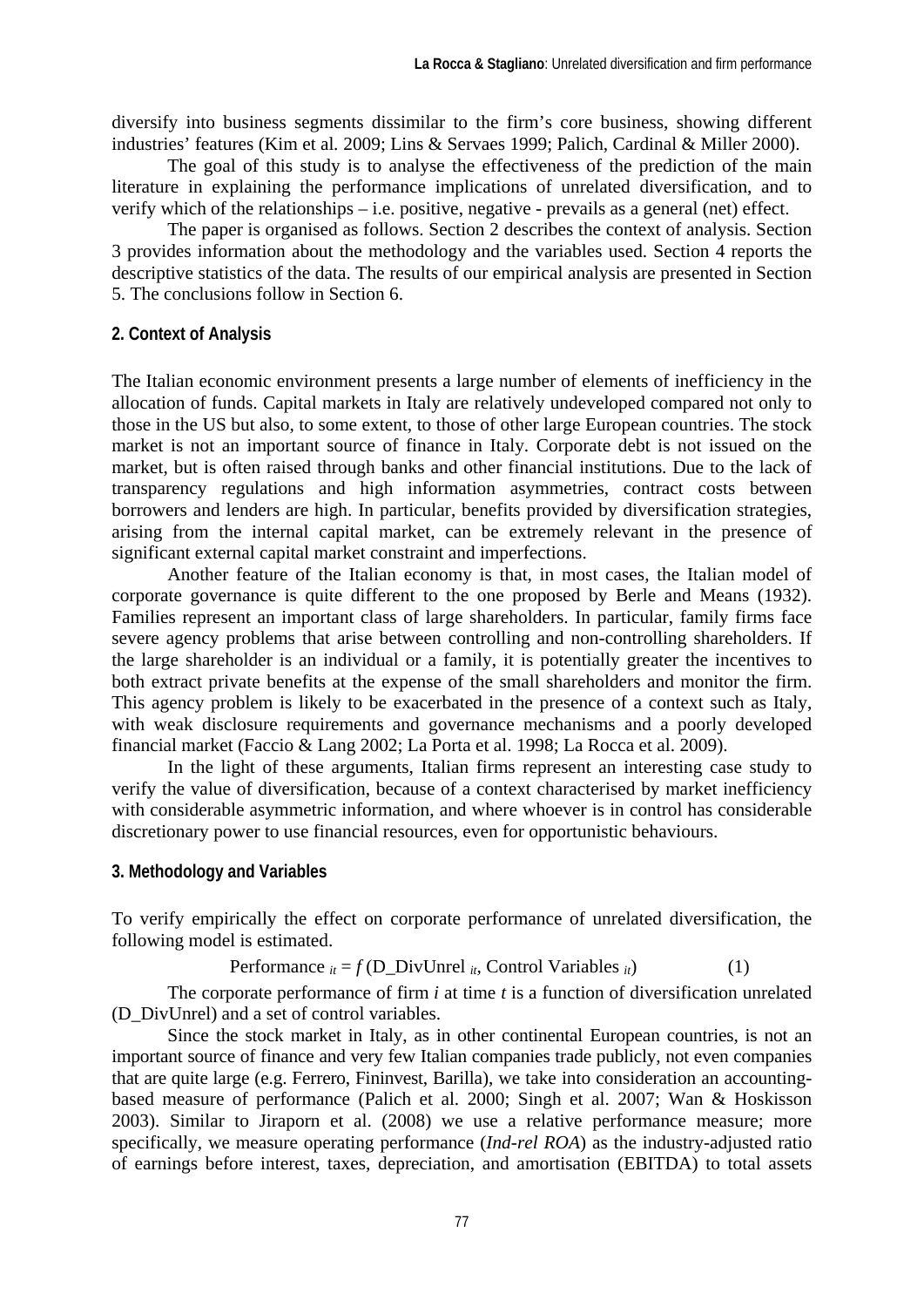(Denis & Kruse 2000). We adjust each firm's operating performance by subtracting the median ratio of EBITDA to assets for all other companies having the same two-digit Standard Industrial Classification (SIC) code.

Diversification is proxied by a dummy diversification unrelated (*D\_DivUnrel*), that is a binary variable taking a value of one if the firm diversifies in unrelated businesses (at least one business division has to be different at 2-digit SIC code), and zero otherwise.

Theoretical and empirical studies have shown that leverage, ownership concentration, tangibility, age and growth opportunities affect corporate performance and these have also been included in the model. Moreover, a dummy family and a dummy listing are also included.

We use different methods to examine the effect of unrelated diversification on firm performance. First, we use an ordinary least squares (OLS) regression. A possible concern with the analysis is that *D\_DivUnrel* and error term in equation (1) may be correlated. In this case, OLS estimations generate biased estimates (Campa & Kedia 2002; Villalonga 2004a). We use three econometric methods each of which addresses the endogeneity problem from a different perspective. To avoid unobservable firm heterogeneity we use a fixed-effect estimator (FE). In addition, we apply the instrumental variables estimation (IV) to examine the underlying causal relation. Finally, we use the treatment estimator to verify if there is self-section bias (Heckman)<sup>4</sup>. The additional instruments used in the last two cases include industry and time dummies and macroeconomic indicators such as the overall economic growth (log of GDP).

# **4. Data and Descriptives**

The sample consisted of a panel made up of 229 Italian firms, listed and unlisted, evaluated in the period from 1980 to 2007 (28 years). Firms belonging to the financial-services industry, which present specific features that make them difficult to compare to other firms, and firms belonging to the regulated utilities industries, which at the beginning of the period were government-owned but then were involved in a privatisation process, were excluded. The hand-collected data were provided by Mediobanca - Ricerche & Studi (R&S). This is a unique database, created using the R&S paper-based reports until 2000, and the PDF-files up to 2007. The whole sample comprised 2,613 observations. Table 1 shows the descriptive statistics for the variables used in the analysis.

**Table 1** 

| Descriptive statistics of the variables |       |          |         |          |       |  |  |
|-----------------------------------------|-------|----------|---------|----------|-------|--|--|
| <i>Variables</i>                        | Mean  | Median   | St.Dev. | Min      | Max   |  |  |
| Ind-rel ROA                             | 0.212 | 0.00     | 0.148   | $-0.425$ | 0.992 |  |  |
| D_DivUnrel                              | 0.260 | $\Omega$ | 0.439   | $\Omega$ |       |  |  |
| Leverage                                | 0.434 | 0.441    | 0.237   | $\Omega$ |       |  |  |
| Own.Conc.                               | 0.657 | 0.633    | 0.263   | 0.00760  |       |  |  |
| D_Family                                | 0.594 |          | 0.491   | $\Omega$ |       |  |  |
| D_Listing                               | 0.339 | $\Omega$ | 0.474   | $\Omega$ |       |  |  |
| Tangibility                             | 0.355 | 0.332    | 0.168   | 0.000190 |       |  |  |
| Age                                     | 3.437 | 3.638    | 0.958   | $\Omega$ | 4.913 |  |  |
| Growth Opp.                             | 0.105 | 0.0630   | 0.350   | $-0.959$ | 9.527 |  |  |
| <b>Observations</b>                     | 2,613 |          |         |          |       |  |  |

<sup>4</sup> Compared to the standard Heckman model, treatment effects models, in the performance equation, consider the dummy variable *D\_DivUnrel* as additional variable. For details on this point see Li and Prabhale (2007).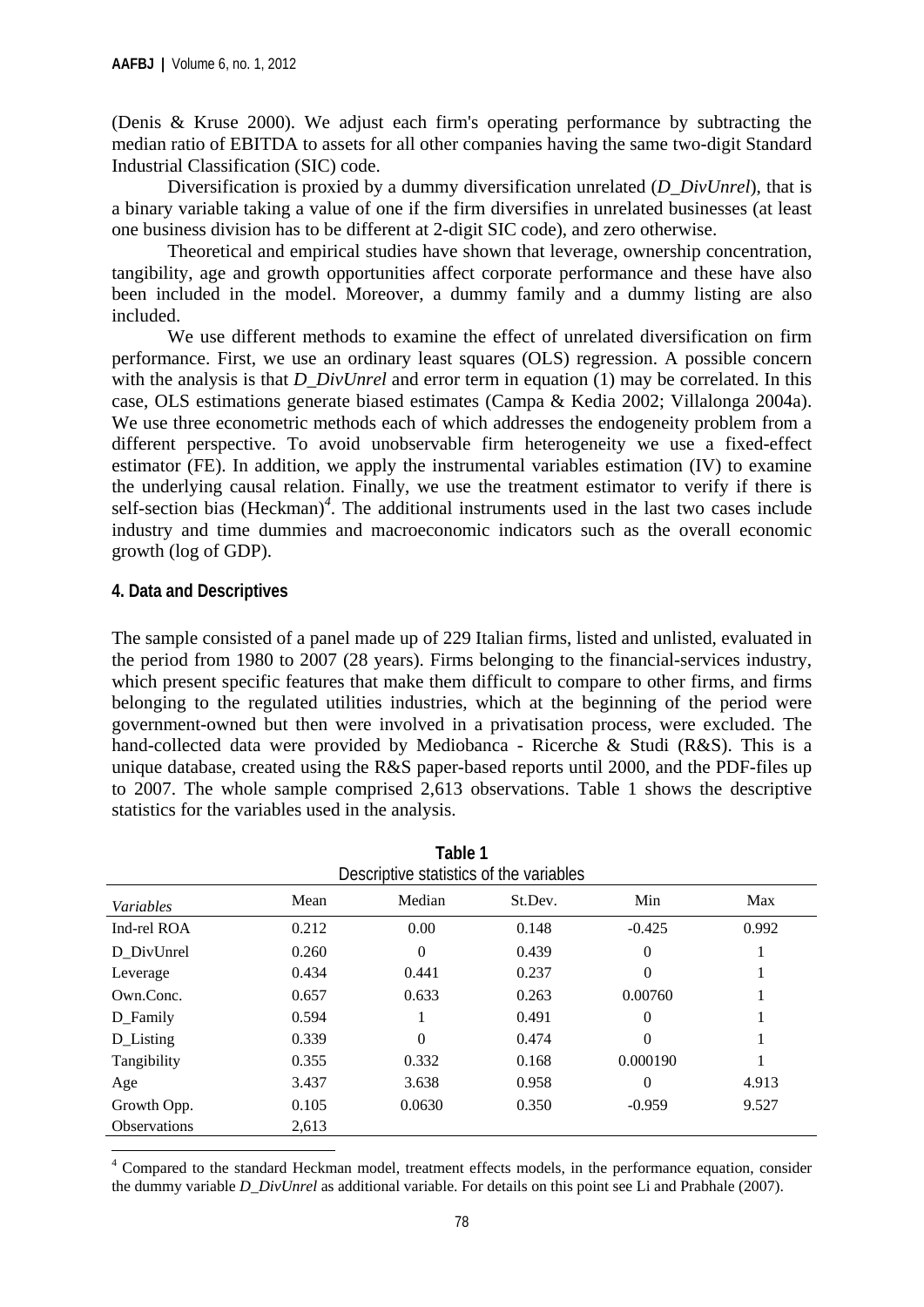Considering descriptive statistics for the whole sample, approximately 26% of the firms diversify in unrelated businesses. Some variables, such as debt, seem to be symmetrically distributed while others, such as growth opportunity, are asymmetrically distributed.

#### **5. Results**

This section presents the results of the analysis. Table 2 shows the results of four regressions that characterise the relationship between diversification and performance. In particular, *Indrel ROA* is the proxy used to measure industry-adjusted firm's performance.

| Table 2                                                     |                      |                        |                     |                     |  |  |  |  |
|-------------------------------------------------------------|----------------------|------------------------|---------------------|---------------------|--|--|--|--|
| The effect of unrelated diversification on firm performance |                      |                        |                     |                     |  |  |  |  |
|                                                             | (OLS)                | (FE)                   | (IV)                | (Heckman)           |  |  |  |  |
| Variables                                                   | (1)                  | (2)                    | (3)                 | (4)                 |  |  |  |  |
| D_DivUnrel                                                  | $-0.008*$<br>(0.004) | $-0.034***$<br>(0.013) | $0.060*$<br>(0.032) | $0.049*$<br>(0.027) |  |  |  |  |
| Leverage                                                    | $-0.154***$          | $-0.231***$            | $-0.247***$         | $-0.244***$         |  |  |  |  |
|                                                             | (0.008)              | (0.013)                | (0.016)             | (0.013)             |  |  |  |  |
| Own.Conc.                                                   | 0.013                | 0.020                  | $0.046***$          | $0.044***$          |  |  |  |  |
|                                                             | (0.009)              | (0.012)                | (0.013)             | (0.012)             |  |  |  |  |
| D_Family                                                    | $0.009**$            | $-0.044$               | 0.005               | 0.005               |  |  |  |  |
|                                                             | (0.004)              | (0.027)                | (0.006)             | (0.006)             |  |  |  |  |
| D_Listing                                                   | $-0.031***$          | $-0.046***$            | $-0.050***$         | $-0.049***$         |  |  |  |  |
|                                                             | (0.005)              | (0.011)                | (0.006)             | (0.007)             |  |  |  |  |
| Tangibility                                                 | $-0.035***$          | $-0.095***$            | $-0.078***$         | $-0.014***$         |  |  |  |  |
|                                                             | (0.012)              | (0.023)                | (0.017)             | (0.003)             |  |  |  |  |
| Age                                                         | $-0.010***$          | $-0.031***$            | $-0.014***$         | $-0.076***$         |  |  |  |  |
|                                                             | (0.002)              | (0.007)                | (0.003)             | (0.017)             |  |  |  |  |
| Growth Opp.                                                 | $0.070***$           | $0.031***$             | $0.030**$           | $0.030***$          |  |  |  |  |
|                                                             | (0.006)              | (0.006)                | (0.014)             | (0.008)             |  |  |  |  |
| Constant                                                    | $0.110***$           | $0.299***$             | $0.168***$          | $0.170***$          |  |  |  |  |
|                                                             | (0.012)              | (0.030)                | (0.017)             | (0.017)             |  |  |  |  |
| Observations                                                | 2611                 | 2612                   | 2612                | 2612                |  |  |  |  |
| Adjusted $R^2$                                              | 0.191                | 0.145                  | 0.155               |                     |  |  |  |  |
| F-statistic (p-value)                                       | 76.96(0.00)          | 50.37 (0.00)           | 53.22 (0.000)       |                     |  |  |  |  |
| Lambda (p-value)                                            |                      |                        |                     | $-0.032**$ (0.016)  |  |  |  |  |
| Hausman test (p-value)                                      |                      |                        | 224.97 (0.000)      |                     |  |  |  |  |

*Notes*: *Ind-rel ROA* defined as firm's ROA minus industry (2-digit SIC code) median ROA. (\*), (\*\*) and (\*\*\*) indicates that coefficients are significant at 10, 5 and 1 percent level, respectively. Lambda, if significant, indicates the prevalence of self-selection and suggests that characteristics that make firms choose to diversify are negatively correlated with firm value. To test for the existence of endogeneity, we use Hausman's test (Hausman 1978). This test is based on the difference between the OLS estimator and the IV estimator.

The results in regressions (1) to (2), based on OLS specification and the fixed effect model alternatively, are qualitatively similar. The variable *D\_DivUnrel* shows a negative and significant coefficient, indicating that unrelated diversified firms have low performance compared to other firms.

The results in regressions (3) and (4) show a changed sign of the variable *D\_DivUnrel*, while all the other explanatory variables for the most part maintain similar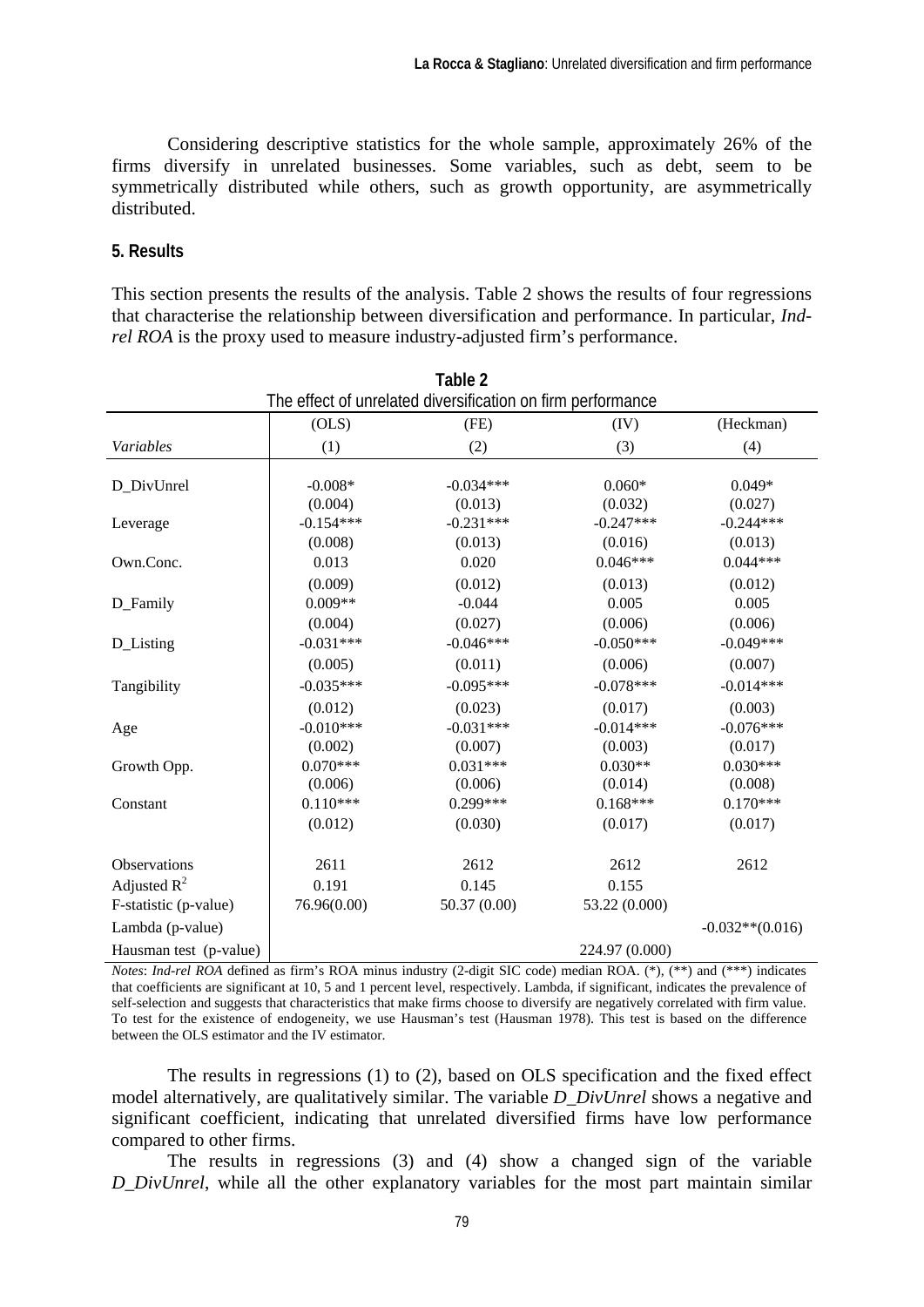effects. Regression (3), in which IV estimator is considered, shows that the coefficient of the instrumented D\_DivUnrel, is significant and positive. Finally, regression (4), in which an endogenous self-selection model is considered, also shows that the coefficient on *D\_DivUnrel*, is significant and positive. These results suggest that after accounting for endogeneity problems, with both the instrumental variables and self-selection models, the impact of unrelated diversification on a firm's performance is positive. This implies that the decision to diversify unrelated is made in the shareholders' best interest. These results are consistent with the efficient view of corporate diversification, which suggests that managers invest efficiently in unrelated diversification. In general, in order to evaluate the impact of diversification on firm value it is of great importance to verify the endogeneity of the diversification decision.

# **6. Conclusions**

The results reveal the predominant role of the efficient view argument; that is, the benefits of diversification outweigh its costs (mainly based on opportunistic problems). In an institutional context like the Italian one, full of frictions and inefficiencies, firms mainly diversify for financial purposes, to reduce asymmetric information problems and to obtain benefits from the creation of internal capital markets. Empirically, the estimation methods applied are fundamental in checking if there are endogeneity problems in the diversification decision and in evaluating the effective role of diversification on a firm's performance.

# **References**

- Aggarwal, RK & Samwick, AA 2003, 'Why do managers diversify their firms? Agency reconsidered', *Journal of Finance*, vol.58, pp71–118.
- Berle, AA. & Means, GC 1932, *The Modern Corporation and Private Property*, The Macmillan Company, New York.
- Berger, PG & Ofek, E 1995, 'Diversification's effect on firm value', *Journal of Financial Economics*, vol.37, pp39–65.
- Campa, J M & Kedia, S 2002, 'Explaining the diversification discount', *Journal of Finance*, vol.57, pp1731–1762.
- Denis, D, Denis, D & Sarin A 1997, 'Agency problems, equity ownership, and corporate diversification', *Journal of Finance*, vol.52, pp135–160.
- Denis, D & Kruse, T 2000, 'Managerial discipline and corporate restructuring following performance declines', *Journal of Financial Economics*, vol.55, pp391–424.
- Faccio, M & Lang, L 2002, 'The ultimate ownership of Western European corporations', *Journal of Financial Economics*, vol.65, pp365 –395.
- Fama, E & Jensen, M 1983, 'Separation of ownership and control', *Journal of Law and Economics*, vol.26, pp302-325.
- Graham, J, Lemmon M & Wolf J 2002, 'Does corporate diversification destroy value?', *Journal of Finance*, vol.57, pp695–720.
- Hadlock, C, Ryngaer, M & Shawn, T 2001, 'Corporate structure and equity offerings: are there benefits to diversification?', *Journal of Business*, vol.74, pp613–635.
- Hausman, JA 1978, 'Specification Tests in Econometrics', *Econometrica*, Vol.46, pp1251– 1271.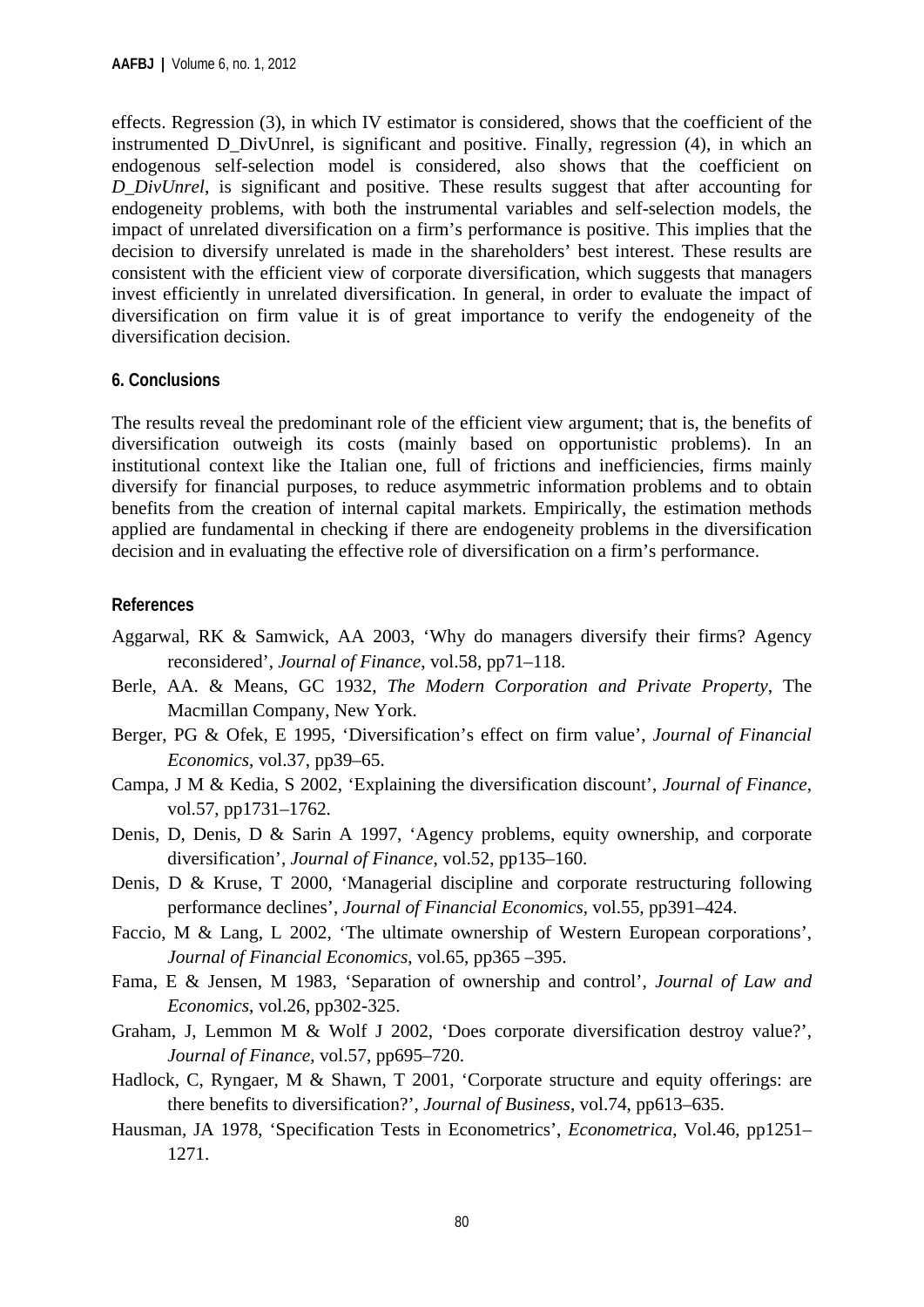- Jensen, M 1986, 'Agency costs of free cash flow, corporate finance, and takeovers', *American Economic Review*, vol.76, pp323–329.
- Jensen, M & Meckling, W 1976, ''Theory of the firm: managerial behavior, agency costs and capital structure', *Journal of Financial Economics*, vol.3, pp305 –360.
- Jiraporn, P, Kim YS & Davidson III WN 2008, 'Multiple directorships and corporate diversification', *Journal of Empirical Finance*, vol.15, pp418–435.
- Kim, KH, Al-Shammari, HA, Kim, B & Lee SH 2009, 'CEO duality leadership and corporate diversification behaviour', *Journal of Business Research*, vol.62, pp1173–1180.
- La Porta, R, Lopez de Silanes, F, Shleifer, A & Vishny, RW 1998, 'Law and finance', *Journal of Political Economy*, vol.106, pp1113–1155.
- La Rocca, M, La Rocca, T, Gerace, D & Smark, C 2009, 'Effect of diversification on capital structure', *Accounting and Finance*, vol.49, pp799–826.
- Lang, L & Stulz, R 1994, 'Tobin's q, corporate diversification and firm performance', *Journal of Political Economy*, vol.102, pp1248 –1280.
- Lewellen, W 1971, 'A pure financial rationale for the conglomerate merger activity', *Journal of Finance*, vol.26, pp795–802.
- Li, K & Prabhale, N 2007, 'Self-selection models in corporate finance', in E Eckbo(ed.), *Handbook of Corporate Finance: Empirical Corporate Finance, Volume 1*, North Holland press, pp37–86.
- Lins, K & Servaes H 1999, 'International evidence on the value of corporate diversification', *Journal of Finance*, vol.54, pp2215–39.
- Maksimovic, V & Phillips, G 2002, 'Do conglomerate firms allocate resources inefficiently across industries?', *Journal of Finance*, vol.57, pp721–767.
- Martin, D & Sayrak A 2003, 'Corporate diversification and shareholder value a survey of recent literature,, *Journal of Corporate Finance*, vol.9, pp37–57.
- Montgomery, C 1994, 'Corporate diversification', *Journal of Economic Perspectives*, vol.8, pp163–178.
- Myers, S & Majluf, N 1984, 'Corporate financing and investment decisions when firms have information that investors do not have', *Journal of Financial Economics*, vol.13, pp187–221.
- Palich, L Cardinal, L & Miller, C 2000, 'Curvilinearity in the diversification-performance linkage: an examination over three decades of research', *Strategic Management Journal,* vol.21, pp155–174.
- Rajan, R, Servaes, H & Zingales, L 2000, 'The cost of diversity: The diversification discount and inefficient investment', *Journal of Finance*, vol.60, pp35–80.
- Shleifer, A & Vishny, R 1989, 'Management entrenchment', *Journal of Financial Economics*, vol.25, pp123–139.
- Singh, M Nejadmalayeri, A & Mathur, I 2007, 'Performance impact of business group affiliation: An analysis of the diversification-performance link in a developing economy', *Journal of Business Research*, vol.60, pp339–347.
- Stein, J 1997, 'Internal capital markets and competition for corporate resources', *Journal of Finance*, vol.52, no.1, pp111**-**133.